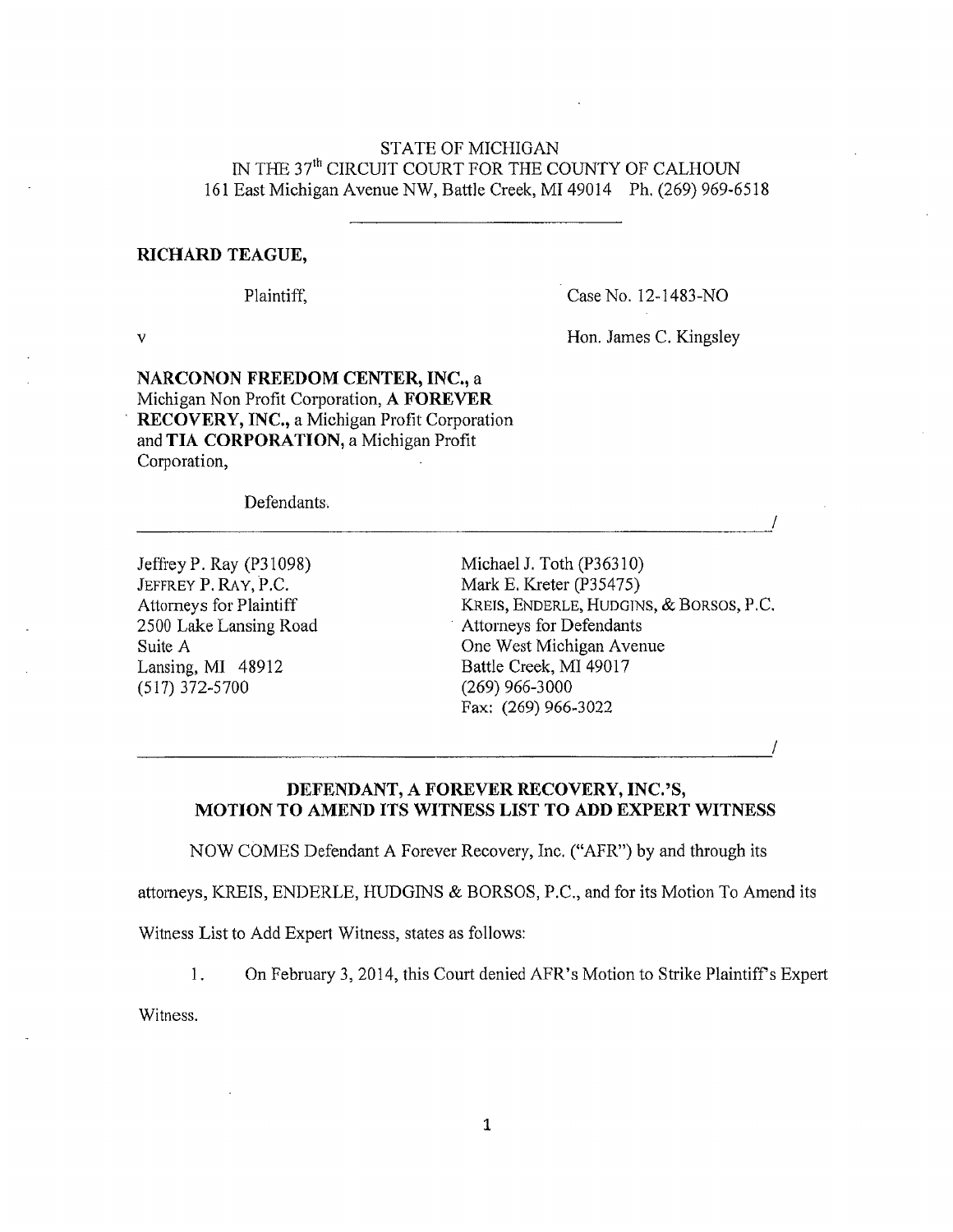2. A primary basis for the Court's ruling was the publication of a Michigan Court of Appeals decision dated January 28, 2014. Albro v Drayer (Michigan COA #309591, rel'd January 28,2014).

3. As a result of this Court's ruling, APR seeks to amend its witness list to add its own expert witness.

4. A scheduling order was entered in this matter stating witness lists should be exchanged 42 days before the end of discovery, August 13,2013. However, both parties have been flexible in their adherence to the dates contained within the scheduling order.

5. By way of example, the scheduling order states that discovery shall be completed by September 24, 2013; however Plaintiff's expert witness was not deposed until November 4, 2013.

6. Case evaluation is not scheduled until February 20,20 14.

7. Trial in this matter has not yet been set in this matter.

8. Consequently, Plaintiff will not be prejudiced by this Court allowing Defendant to amend its witness list to add an expert witness,

WHEREFORE, for the reasons identified above, and as more fully set forth in the Brief in Support of Defendant APR's Motion To Amend Witness List to Add Expert Witness, APR respectfully requests that this Honorable Court grant its Motion,

Respectfully submitted,

KREIS, ENDERLE, HUDGINS & BORSOS, P.C.

 $Bv^2$ 

Michael J.  $1$ oth (P3 $5310$ ) Attorney for A Forever Recov

Dated: February 17, 2014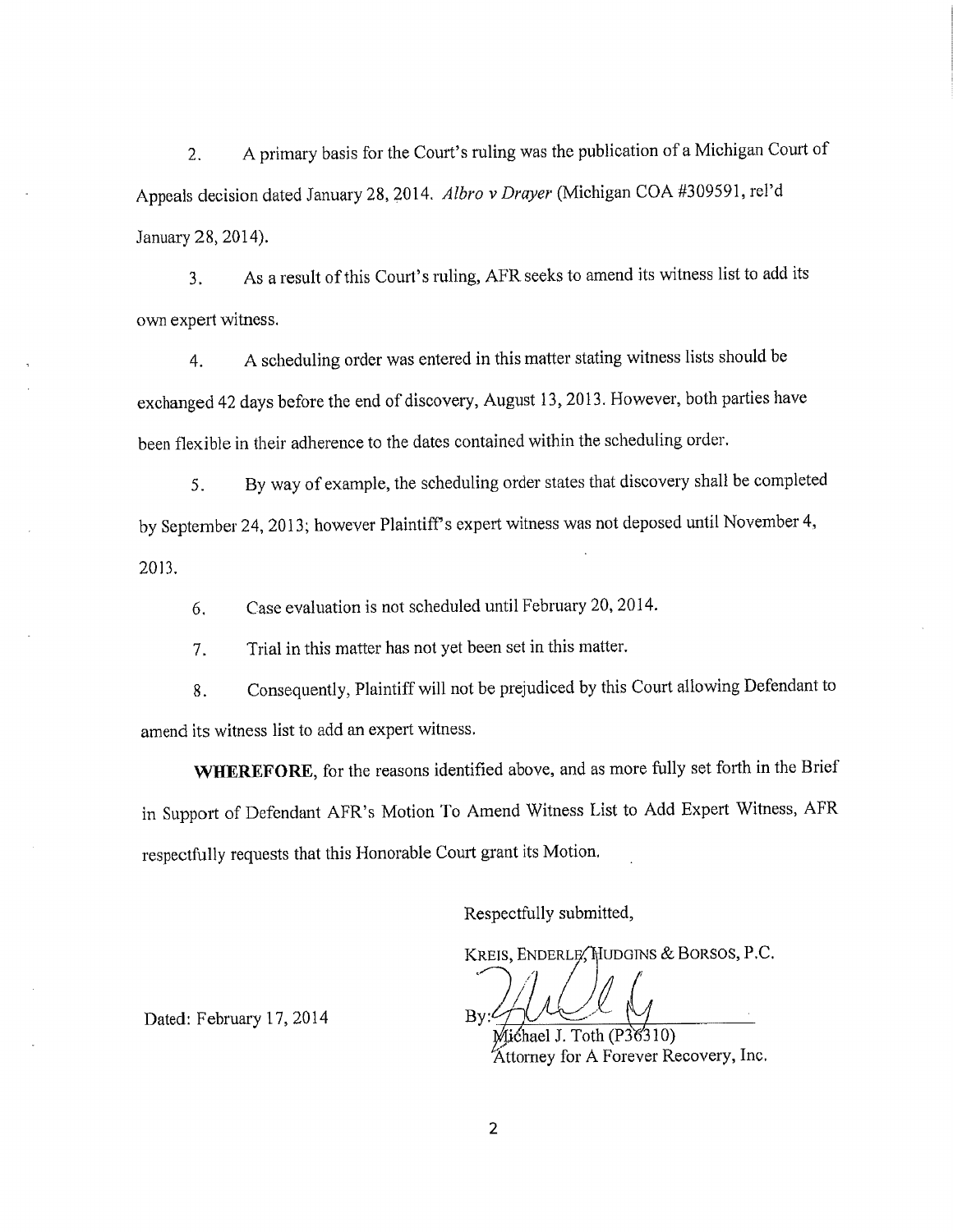# STATE OF MICHIGAN N THE 37" CIRCUIT COURT FOR THE COUNTY OF CALHOUN 161 East Michigan Avenue, Battle Creek, MI 49014 Phone; (269) 969-6518

### RICHARD TEAGUE,

Plaintiff,

Case No. 12-1483-NO

v Hon. James C. Kingsley

Hon. James C. Kingsley

# A FOREVER RECOVERY, INC., a Michigan Profit Corporation,

Defendant.

Attorneys for Plaintiff 2500 Lake Lansing Road One Michigan Avenue<br>
Suite A Battle Creek, MI 49017 Suite A Lansing, MI 48912 (517) 372-5700

Jeffrey P. Ray (P31098) Michael J. Toth (P36310)<br>JEFFREY P. RAY. P.C. KREIS, ENDERLE, HUDGINS, & BORSOS, P.C. JEFFREY P. RAY, P.C. KREIS, ENDERLE, HUDGIN<br>Attorneys for Plaintiff Attorneys for Defendants  $(269)$  966-3000

 $\overline{\phantom{a}}$ 

# BRIEF IN SUPPORT OF DEFENDANT, A FOREVER RECOVERY, INC.'S, MOTION TO AMEND ITS WITNESS LIST TO ADD EXPERT WITNESS

## I. INTRODUCTION:

Defendant A Forever Recovery, Inc. ("APR") brings this Motion to Add an Expert Witness following this Court's denial of defendant's Motion to Strike Plaintiff's expert witness.

## II. FACTUAL SUMMARY:

Plaintiff Richard Teague ("Plaintiff") initiated litigation against AFR and Narconon

Freedom Center, Inc. ("Narconon") for self-inflicted bums occurring while Plaintiff was in the

care of Narconon. During the pendency of the present litigation, Plaintiff reached a settlement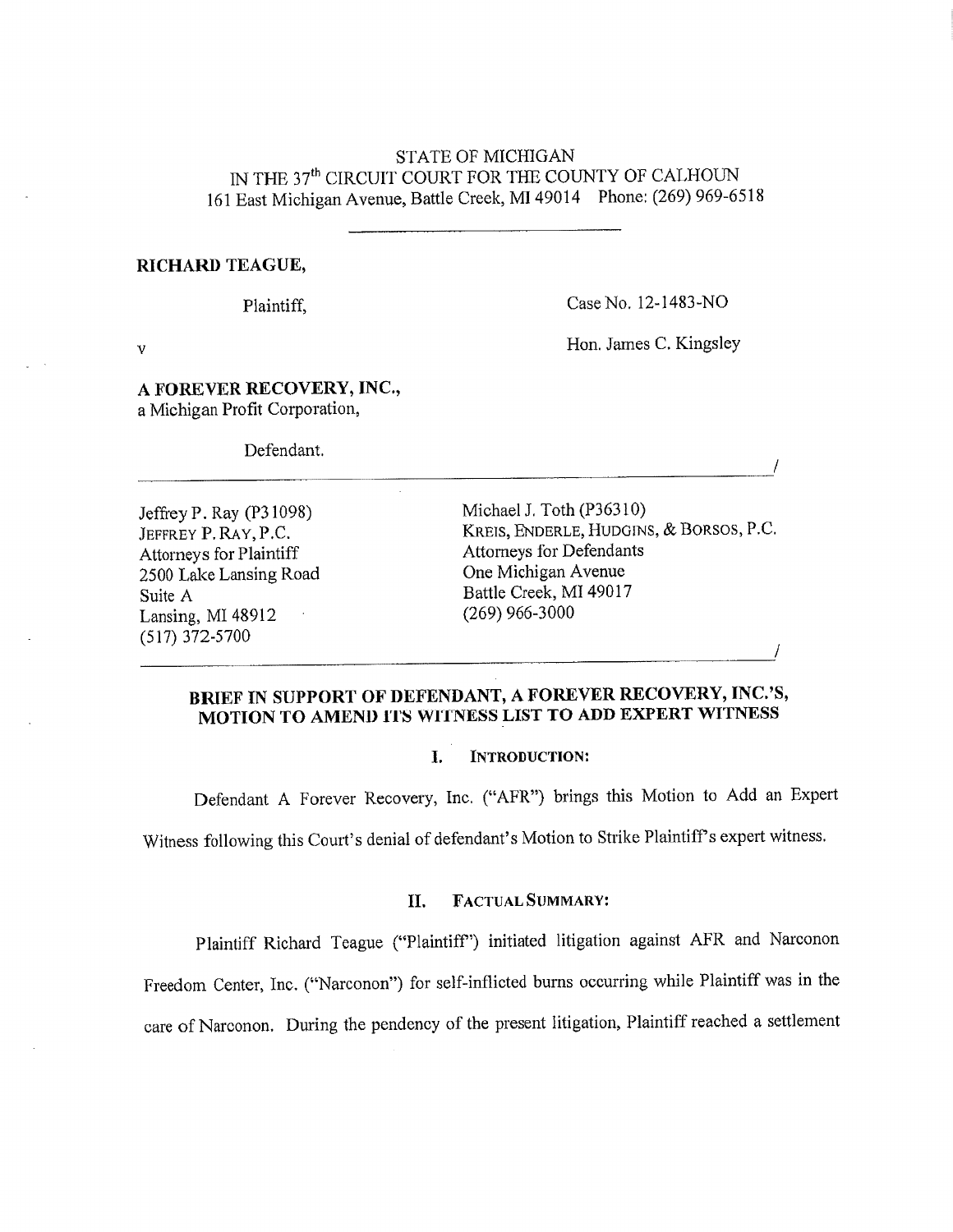agreement with Narconon, leaving AFR as the sole remaining Defendant in the case. Of the original six counts against AFR, only two remain, both of which are negligence claims.

As required by law, Plaintiff has added an expert witness to his witness list. On December 30, 2013, AFR brought a motion to exclude Plaintiff's expert witness. On February 3, 2014, a hearing was held before this Honorable Court during which Plaintiff's witness testified to the basis for his opinion and his credentials for holding himself out as an expert.

In denying APR's motion, this Court based its decision primarily on the January 28, 2014, ruling in Albro v Drayer (Michigan COA #309591, rel'd January 28, 2014). Albro involved a failed ankle surgery. The defendant's experts had considerable experience with ankle reconstruction, but they did not have significant experience with the particular procedure at issue in the case, The Court of Appeals held that the experts satisfied the requirements of MCL 600,2169(2) because they were experts in the same general field as the procedure at issue in the case, A lack of significant experience with the specific procedure would go towards the weight of their opinions, not the admissibility. Specifically, the Court held that an expert witness in a medical malpractice case does not need "identical experience and expertise" as the defendant in order to testify about whether the defendant complied with the standard of care. MCL 600.2169(2) instructs the Court to consider an expert's area of specialization when evaluating whether an expert is qualified to render an opinion.

The Albro decision was released after AFR's motion was filed but before the motion was heard and decided. Prior to the *Albro* decision, it is likely AFR's motion would have been granted.

 $\overline{2}$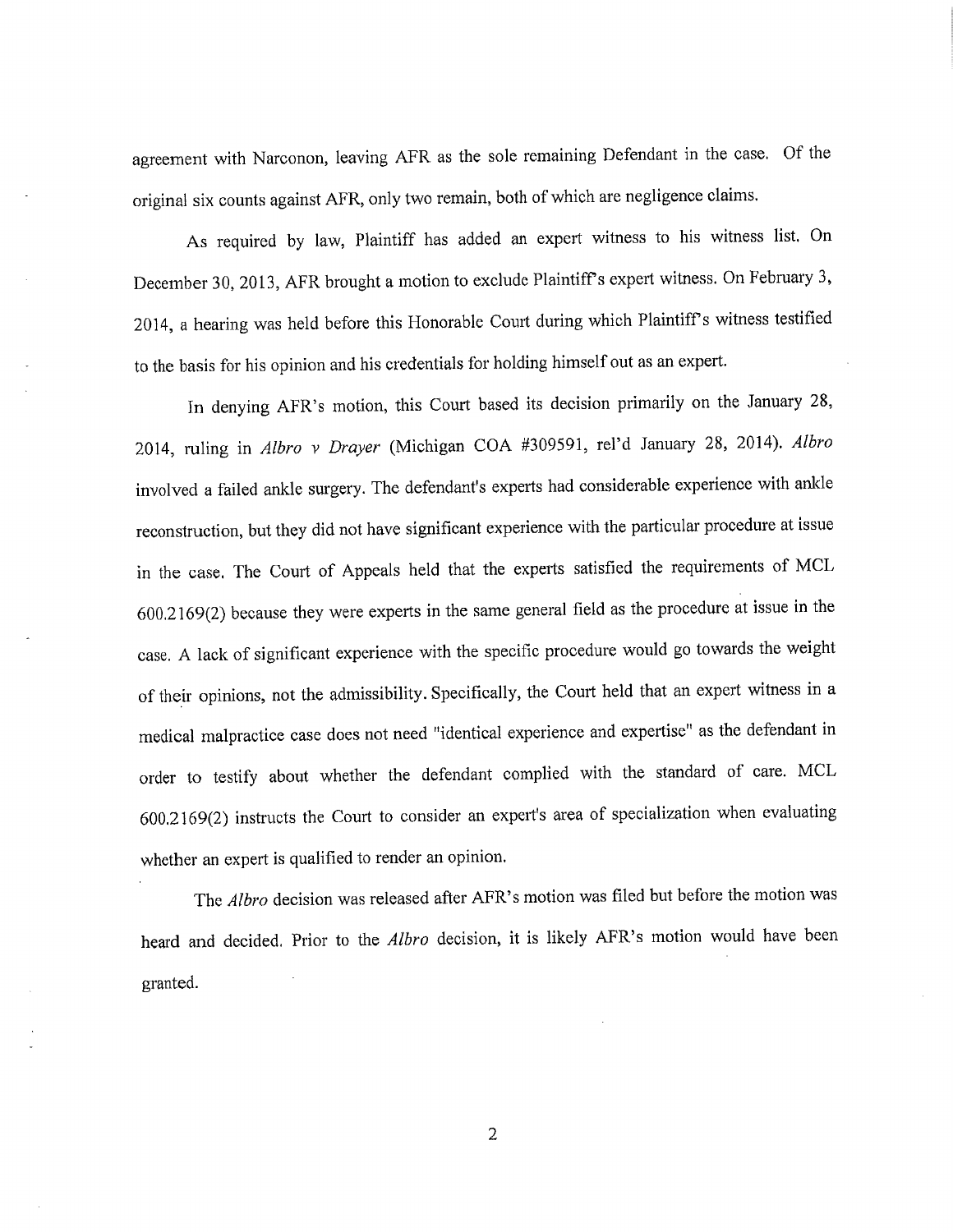### III. LAW & ANALYSIS:

The decision whether to allow a party to add an expert witness is within the discretion of the trial court. Levinson v Sklar 181 Mich App 693; 449 NW2d 682 (1989), after remand sub nora Levinson v Trotsky, 199 Mich App 110; 500 NW2d 762 (1989). In determining whether the trial court abused its discretion, the appellate court considers whether the party seeking to add an expert has adequately explained its reason for delay, and whether the opposing party would be prejudiced. Levinson, supra at 699.

In determining prejudice, the appellate court considers a number of factors, including; (1) whether the party seeking to add the expert has caused repeated delays because of a lack of diligence, and (2) whether the failure to allow the addition of an expert will deny a party a determination on the merits of their claim. Levinson, supra at 699,

In this case, APR first asserts that it has an adequate explanation for the absence of their expert witness.

Plaintiffs expert, Dr. Brooks', area of expertise was not known to APR until Dr. Brooks' deposition was held November 4, 2013. Immediately following Dr. Brooks' deposition, APR moved to strike Dr. Brooks as an expert witness. AFR reasonably believed it would be successful on the motion given that Dr. Brooks testified he had never been recognized as an expert witness, had never been consulted for detoxification of benzodiazepine, and never consulted with Plaintiff regarding the factual circumstances surrounding Plaintiff's experience at AFR or his subsequent injuries while at Narconon. In fact, Dr. Brooks testified he had never dealt with a case that contained the factual circumstances presented in this matter,

A hearing on AFR's motion was held February 3, 2014, This Court denied AFR's motion to strike, primarily due to the Albro opinion released by the Michigan Court of Appeals a few

3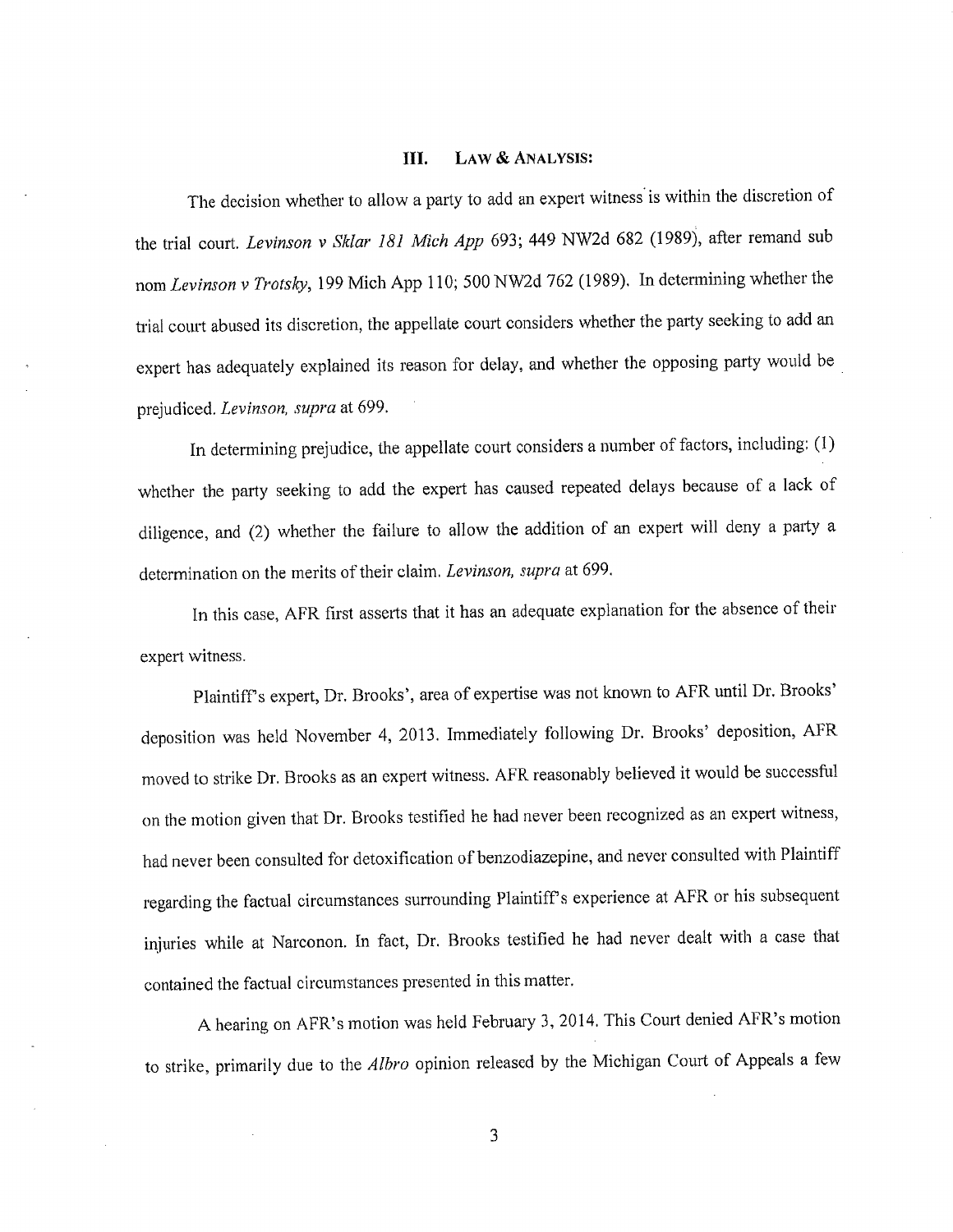short days before. Albro v Drayer (Michigan COA # 309591, rel'd January 28, 2014). In light of Albro and this Court's subsequent order allowing Plaintiff's expert, AFR is in the position of needing to present expert testimony as well. APR asserts that Plaintiff will not in any way be prejudiced ifAFR is allowed to add its expert witness.

Throughout the course of this litigation, the parties have been extremely flexible in their adherence to the requirements and timelines contained within this Court's scheduling order. By way of example, APR stipulated to allowing Plaintiff to file an amended complaint without having complied with the requirement to file an affidavit of meritorious defense. Additionally, there is no indication on the record that the trial had been repeatedly postponed because of a lack of diligence on AFR's part. See Levinson v. Sklar, 181 Mich. App. 693, 699, 449 N.W.2d 682 (1989). In fact, trial is not yet set in this matter. Consequently, sufficient time exists for Plaintiff to investigate AFR's expert without any negative impact on Plaintiff's ability to prepare for trial.

Moreover, after hearing Dr. Brooks' testimony during the hearing on APR's motion and this Court's subsequent order, it is likely that the merits of Plaintiff's claim will be based on the expert testimony of Dr. Brooks, In the absence of adding its own expert, APR will be denied the opportunity to educate the jury on the merits of AFR's defense to Plaintiff's claim.

### IV. CONCLUSION:

APR has provided an adequate explanation for its delay in adding an expert and no prejudice will result to Plaintiff if the motion is granted. Accordingly, APR respectfully requests that this Honorable Court grant its motion for leave to add an expert witness.

4